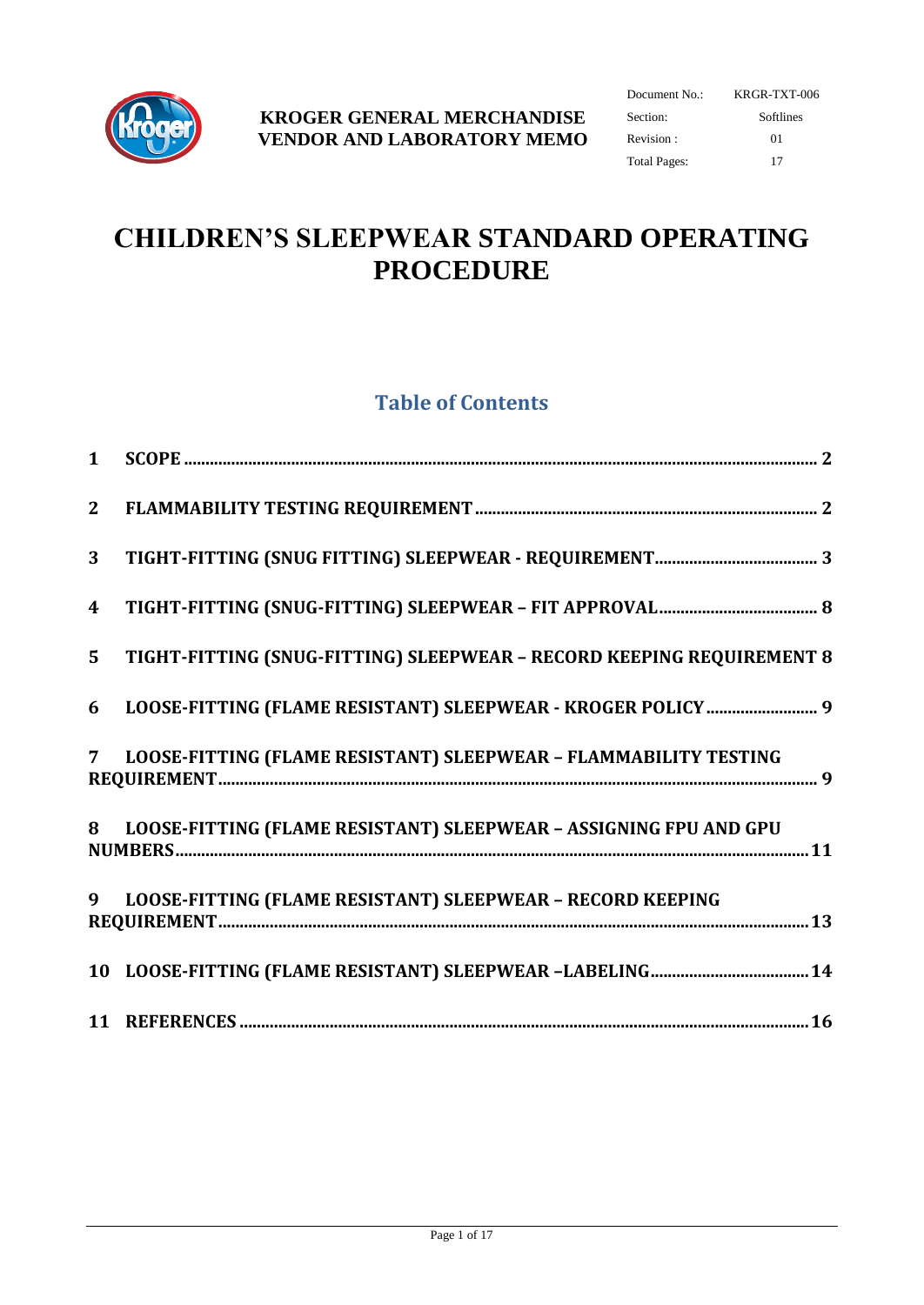

| Document $No:$      | KRGR-TXT-006 |  |  |  |  |
|---------------------|--------------|--|--|--|--|
| Section:            | Softlines    |  |  |  |  |
| Revision:           | 01           |  |  |  |  |
| <b>Total Pages:</b> | 17           |  |  |  |  |

## <span id="page-1-0"></span>**1 SCOPE**

- 1.1 This document establishes the proper procedure for executing Kroger's Children's Sleepwear program as it relates to children's sleepwear flammability standards and requirements. It is only intended as a summary. For specific details, refer to 16 CFR 1615, 16 CFR 1616, 16 CFR 1610, and 16 CFR 1611.
- 1.2 Children's sleepwear means apparel sized 0-14, such as nightgowns, pajamas, or similar or related items such as robes, intended to be worn primarily for sleeping or activities related to sleeping.
- 1.3 Diapers and underwear are exempt from the 16 CFR 1615 and 16 CFR 1616 Flammability Standards.
- 1.4 Infant garments sized 0-9 months is also exempt from 16 CFR 1615 and 16 CFR 1616 Flammability Standards provided that:
	- 1.4.1 A one piece garment, does not exceed 64.8 cm (25.75 inches in length or a two piece garment, has no piece exceeding 40 cm (15.75 inches) in length.
	- 1.4.2 It complies with 16 CFR 1610 and/or 16 CFR 1611 Flammability Standards
	- 1.4.3 It bears a label stating the size of the garment, expressed in terms of months of age. If the label is not visible to the consumer when the garment is offered for sale at retail, the same information must appear legibly on the package of the garment.
- 1.5 This document shall be used along with KRGR-TXT-001 Apparel Testing Program.

## <span id="page-1-1"></span>**2 FLAMMABILITY TESTING REQUIREMENT**

- 2.1 Kroger's children's sleepwear must be tested per 16 CFR 1615 & 16 CFR 1616 standards. It is the supplier's responsibility to ensure that all testing has been done prior to shipment.
- 2.2 Refer to Table 1 below to determine which flammability testing standard is appropriate for each type of garment.

|                       | Requirements       |                   |                      |  |  |  |
|-----------------------|--------------------|-------------------|----------------------|--|--|--|
|                       |                    |                   | Must meet Tight-     |  |  |  |
| Product Type          | 16 CFR 1610 and/or | 16 CFR 1615 or 16 | Fitting Specs per 16 |  |  |  |
|                       | 16 CFR 1611        | <b>CFR 1616</b>   | CFR 1615 and/or 16   |  |  |  |
|                       |                    |                   | <b>CFR 1616</b>      |  |  |  |
| Tight-Fitting (Snug-  |                    |                   |                      |  |  |  |
| Fitting)              |                    |                   |                      |  |  |  |
| Loose-Fitting (Flame) |                    |                   |                      |  |  |  |
| Resistant)            |                    |                   |                      |  |  |  |

Table 1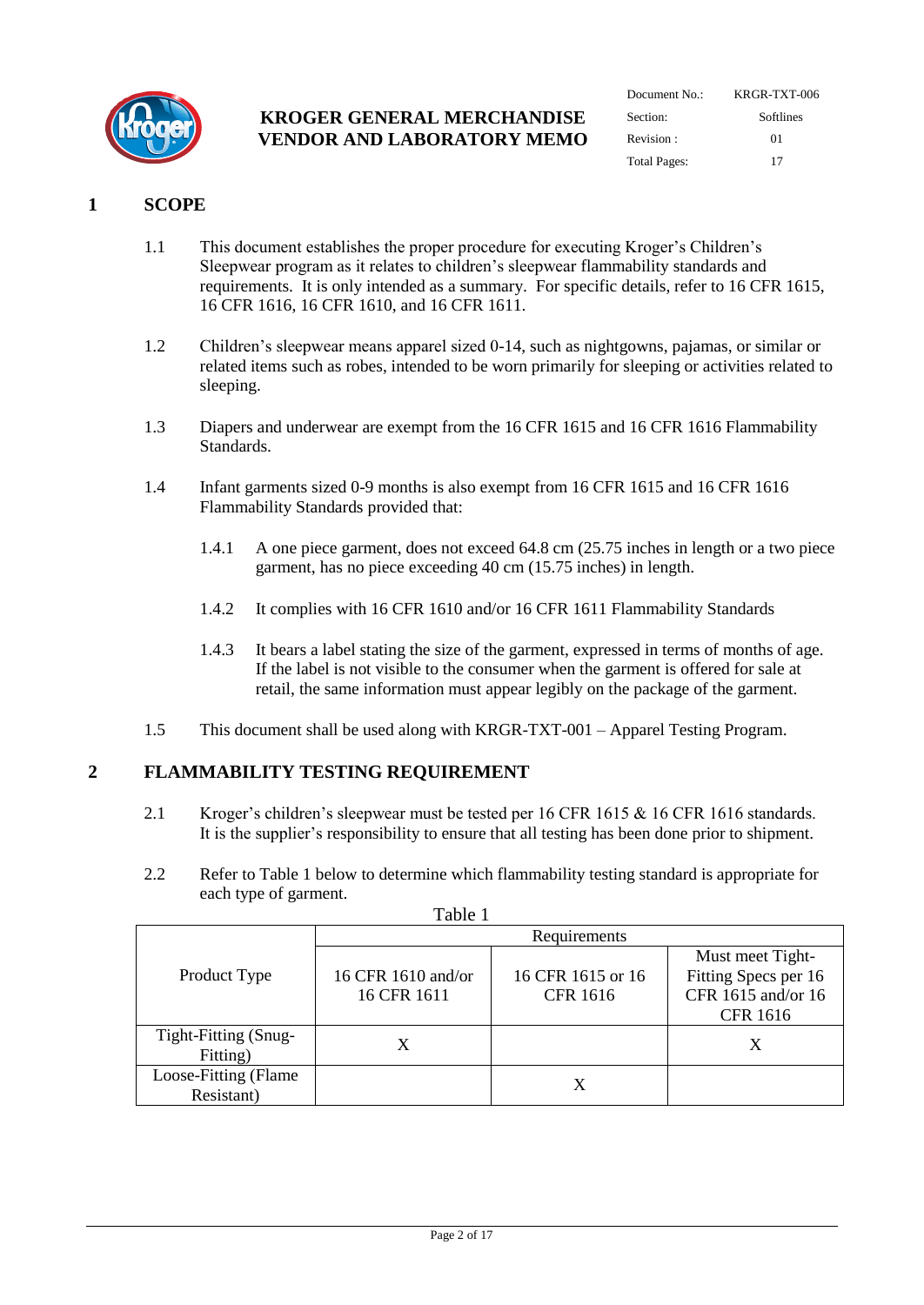

| Document No.:       | KRGR-TXT-006 |  |  |  |
|---------------------|--------------|--|--|--|
| Section:            | Softlines    |  |  |  |
| Revision:           | $^{01}$      |  |  |  |
| <b>Total Pages:</b> | 17           |  |  |  |

## <span id="page-2-0"></span>**3 TIGHT-FITTING (SNUG FITTING) SLEEPWEAR - REQUIREMENT**

- 3.1 Loose edges that extends the garment such as drawstrings and ties are not allowed.
- 3.2 Pockets must be small and self closing and cannot have flaps for closure.
- 3.3 Lettuce edgings/stitching that create a ruffle design at the edges of the garment is not allowed.
- 3.4 Has no item of fabric, ornamentation or trim, such as lace, appliques, or ribbon, which extends more than 6 mm (1/4 inch) from the point of attachment to the other surface of the garment
- 3.5 Buttons or snaps around the ankle or wrist area to "loosen" the garment is not allowed.
- 3.6 Must comply with all applicable requirements of the Standard of Flammability of Clothing Textiles (16 CFR 1610) and/or the Standard for the Flammability of Vinyl Plastic Film (16 CFR 1611).
- 3.7 Must bear a hangtag (Image 1) stating "For child's safety, garment should fit snugly. This garment is not flame resistant. Loose-fitting garment is more likely to catch fire." The hangtag must measure 1  $\frac{1}{2}$  inch x 6  $\frac{1}{4}$  inches. The text must be enclosed in a text box that measure 1 inch x 5 ¾ inches and must be in 18 point Arial/Helvetica font. The hangtag must have a yellow background and black lettering. The color yellow must meet the specifications for Standard Safety Yellow (Hue 5.OY; Value/Chroma 8.0/12) as described in American National Standard ANSI Z535.1-1998, Safety Code, p.6, under Munsell Notation. One side of the hangtag must display only this message. The reverse side of the hangtag may display sizing information, but otherwise must be blank. The text must not be obscured by the hole provided for attaching the hangtag to the garment and must be prominently displayed on the garment (no obstruction).



- 3.8 If the garments are sold in packages, the package must have a label with the same language that would appear on the hangtag (Section 3.7). The label must have a text box that measure ¾ inch x 3 ¾ inches. The text must be 11 point Arial Helvetica in black lettering against a yellow background. The packages must be prominently, conspicuously, and legibly labeled with the required message. The package label may be adhesive.
- 3.9 Must bear a label (Image 2) stating "WEAR SNUG-FITTING, NOT FLAME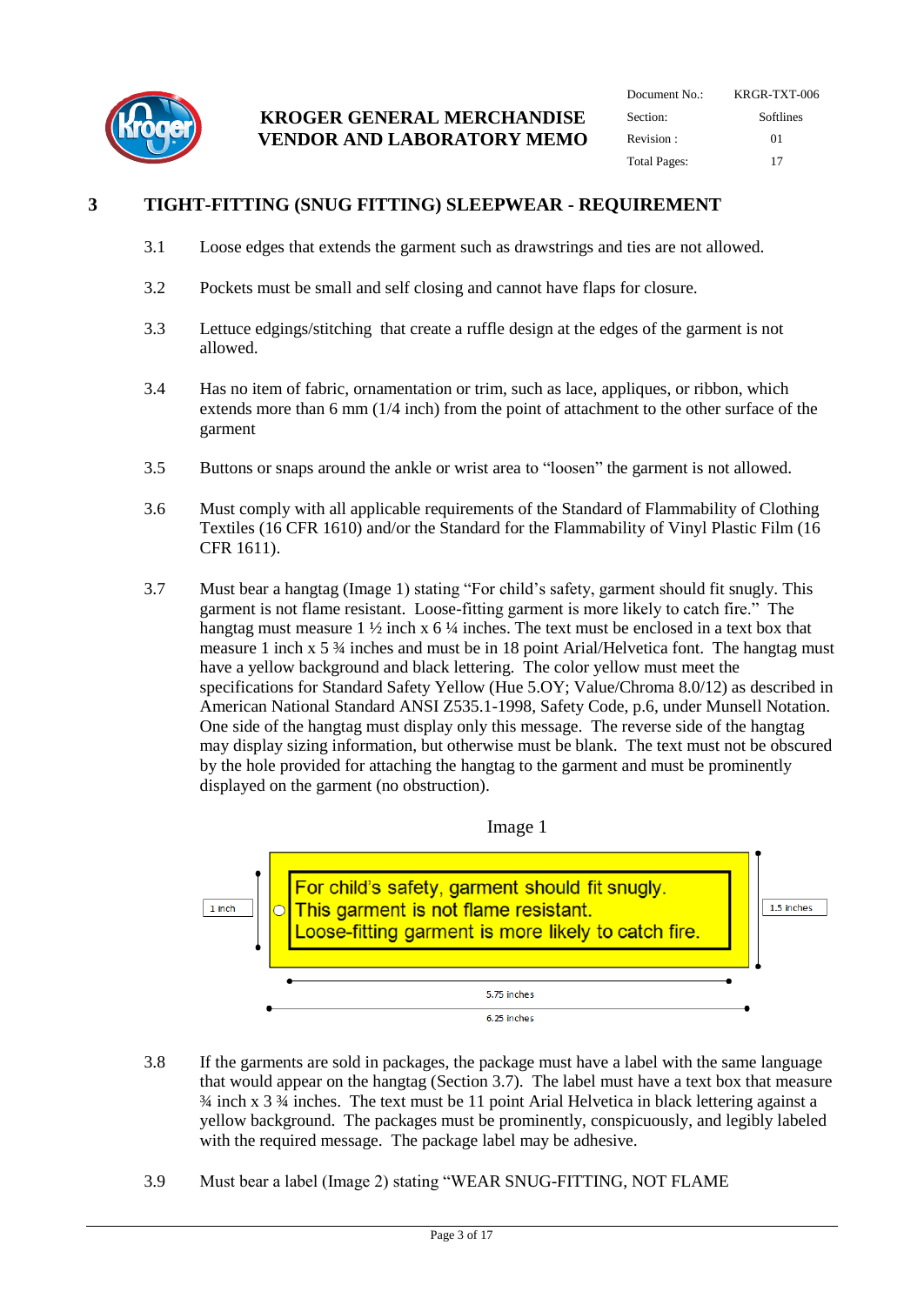

| Document $No:$ | KRGR-TXT-006 |  |  |  |  |
|----------------|--------------|--|--|--|--|
| Section:       | Softlines    |  |  |  |  |
| Revision:      | $^{01}$      |  |  |  |  |
| Total Pages:   | 17           |  |  |  |  |

RESISTANT." The text must be printed on the front of the sizing label located on the center back of the garment and must be immediately below the size designation. The text must be a minimum of 5 point sans serif font in all capital letters and must be set apart from other label text by a line border. The text must contrast with the background color of the label. The label must not be covered by any other label or tag.



- 3.10 Must comply with the sizing requirement and measurement (Table 2) specified in 16 CFR 1615 and 16 CFR 1616. If the garment is sized for a range of sizes, e.g. 2T-3T, the sizing requirement must meet the lower size (in this case, size 2T).
	- 3.10.1 Measure the dimensions on the front of the garment. Lay garment, right side out, on a flat horizontal surface. Smooth out wrinkles. Measure distances as specified below and *multiply them by two*. Measurements should be equal to or less than the maximum dimensions given in the standards (Table 2).
	- 3.10.2 Chest—measure distance from arm pit to arm pit (A to B) as in Diagram 1.
	- 3.10.3 Waist—See Diagram 1. One-piece garment, measure at the narrowest location between arm pits and crotch (C to D). Two-piece garment, measurewidth at both the bottom/ sweep of the upper piece (C to D) and, as in Diagram 3, the top of the lower piece (C to D).
	- 3.10.4 Wrist—measure the width of the end of the sleeve (E to F), if intended to extend to the wrist, as in Diagram 1.
	- 3.10.5 Upper arm—draw a straight line from waist/sweep D through arm pit B to G. Measure down the sleeve fold from G to H. Refer to table below for G to H distances for each size. Measure the upper arm of the garment (perpendicular to the fold) from H to I as shown in Diagram 1.
	- 3.10.6 Seat—Fold the front of the pant in half to find the bottom of the crotch at J as in Diagram 2. The crotch seam and inseam intersect at J. Mark point K on the crotch seam at 4 inches above and perpendicular to the bottom of the crotch. Unfold the garment as in Diagram 3. Measure the seat from L to M through K as shown.
	- 3.10.7 Thigh—measure from the bottom of the crotch (J) 1 inch down the inseam to N as in Diagram 2. Unfold the garment and measure the thigh from the inseam at N to O as shown in Diagram 3.
	- 3.10.8 Ankle—measure the width of the end of the leg (P to Q), if intended to extend to the ankle, as in Diagram 3.
- 3.11 Has sleeves which do not exceed the maximum dimension for the upper arm at any point between the upper arm and the wrist, and which diminish in width gradually from the top of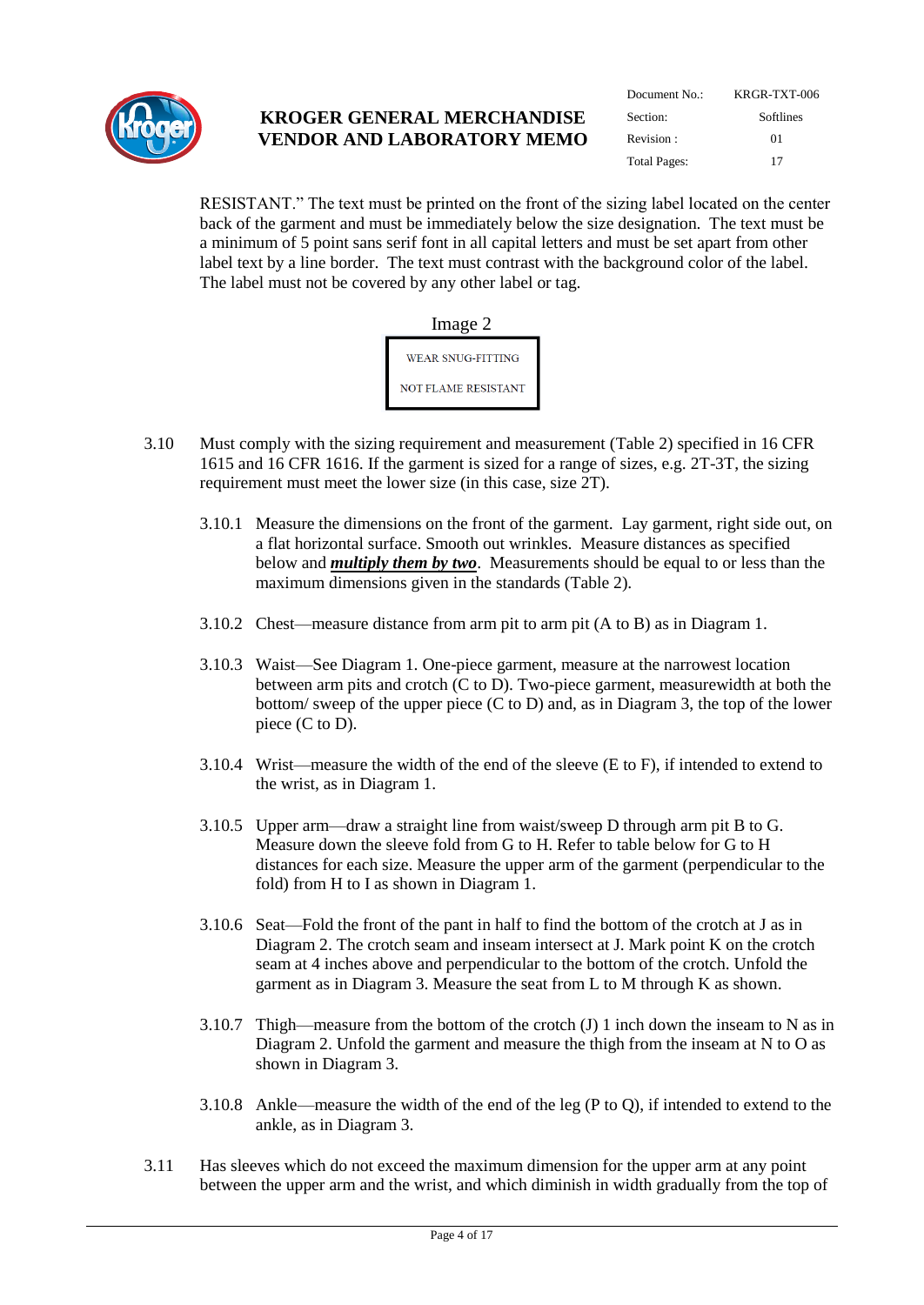

| Document $No:$      | KRGR-TXT-006 |
|---------------------|--------------|
| Section:            | Softlines    |
| Revision:           | 01           |
| <b>Total Pages:</b> | 17           |

the shoulder (point G in Diagram 1) to the wrist

- 3.12 Has legs which do not exceed the maximum dimension for the thigh at any point between the thigh and the ankle, and which diminish gradually in width between the thigh and the ankle
- 3.13 In the case of one-piece garment, has a width which do not exceed the maximum distance for the chest any point between the chest and the bottom of that piece and which diminishes gradually from the chest to the waist; and has a width which does not exceed the maximum dimension for the seat at any point between the seat and the waist and which diminishes gradually from the seat to the waist.
- 3.14 In the case of a two-piece garment, has an upper piece with a width which does not exceed the maximum distance for the chest at any point between the chest and the bottom of that piece which diminishes gradually from the chest to the bottom of that piece; in the case of an upper piece with fastenings, has the lowest fastening within 15 cm (6 inches) of the bottom of that piece
- 3.15 In the case of a two-piece garment, has a lower piece with a width which does not exceed the maximum dimension for the seat at any point between the seat and the top of the lower piece and which diminishes gradually from the seat of the top of that piece.



#### Diagram 1

#### DISTANCE FROM SHOULDER (G) TO (H) FOR UPPER ARM MEASUREMENT FOR SIZES 9 MONTHS THROUGH 6X

|  | 9-12 mo 12-18 mo 18-24 mo |  |                                                                                                                                                                                                                             |  |
|--|---------------------------|--|-----------------------------------------------------------------------------------------------------------------------------------------------------------------------------------------------------------------------------|--|
|  |                           |  | 5.8 cm 21/s"   6.6 cm 2 <sup>5</sup> /s"   7.4 cm 2 <sup>7</sup> /s"   7.4 cm 2 <sup>7</sup> /s"   8.1 cm 3 <sup>1</sup> /4"   8.8 cm 3 <sup>1</sup> /s"   9.5 cm 3 <sup>3</sup> /4"   10.3cm 4"   11 cm 4 <sup>3</sup> /s" |  |

DISTANCE FROM SHOULDER (G) TO (H) FOR UPPER ARM MEASUREMENT FOR SIZES 7 THROUGH 14

|                  |         |         | 10               | 44      | 49            | --<br>  | 14      |
|------------------|---------|---------|------------------|---------|---------------|---------|---------|
| 11.4 cm          | 11.7 cm | 11.9 cm | 12.5 cm          | 12.8 cm | 13.1 cm       | 13.7 cm | 14.2 cm |
| $4\frac{1}{2}$ " | $4\%$ " | 4% "    | $4\frac{1}{8}$ " | EП      | elz s<br>D 78 | $5\%$   | 5%      |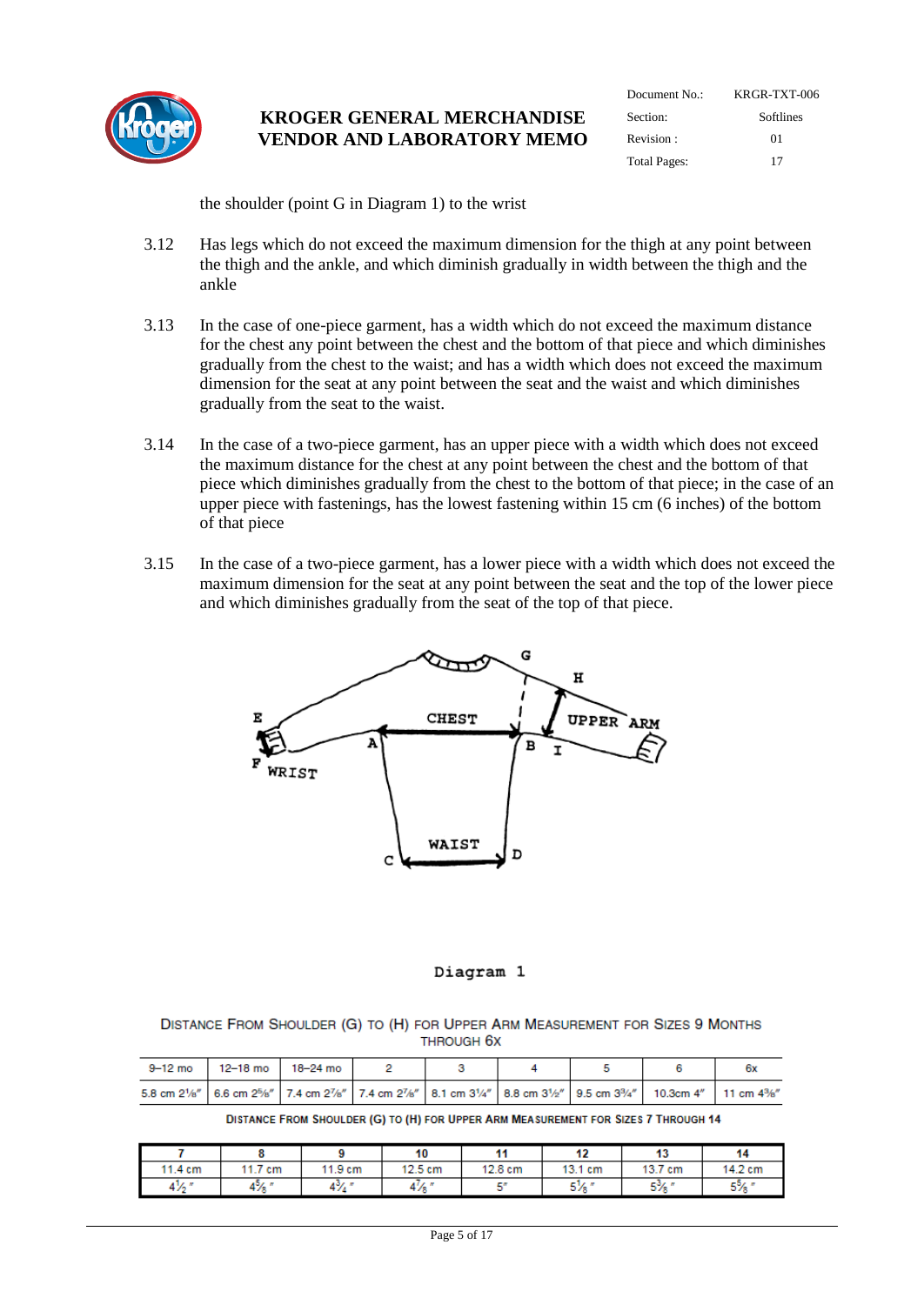

| Document $No:$      | KRGR-TXT-006 |
|---------------------|--------------|
| Section:            | Softlines    |
| Revision:           | 01           |
| <b>Total Pages:</b> | 17           |



Diagram 2

Diagram 3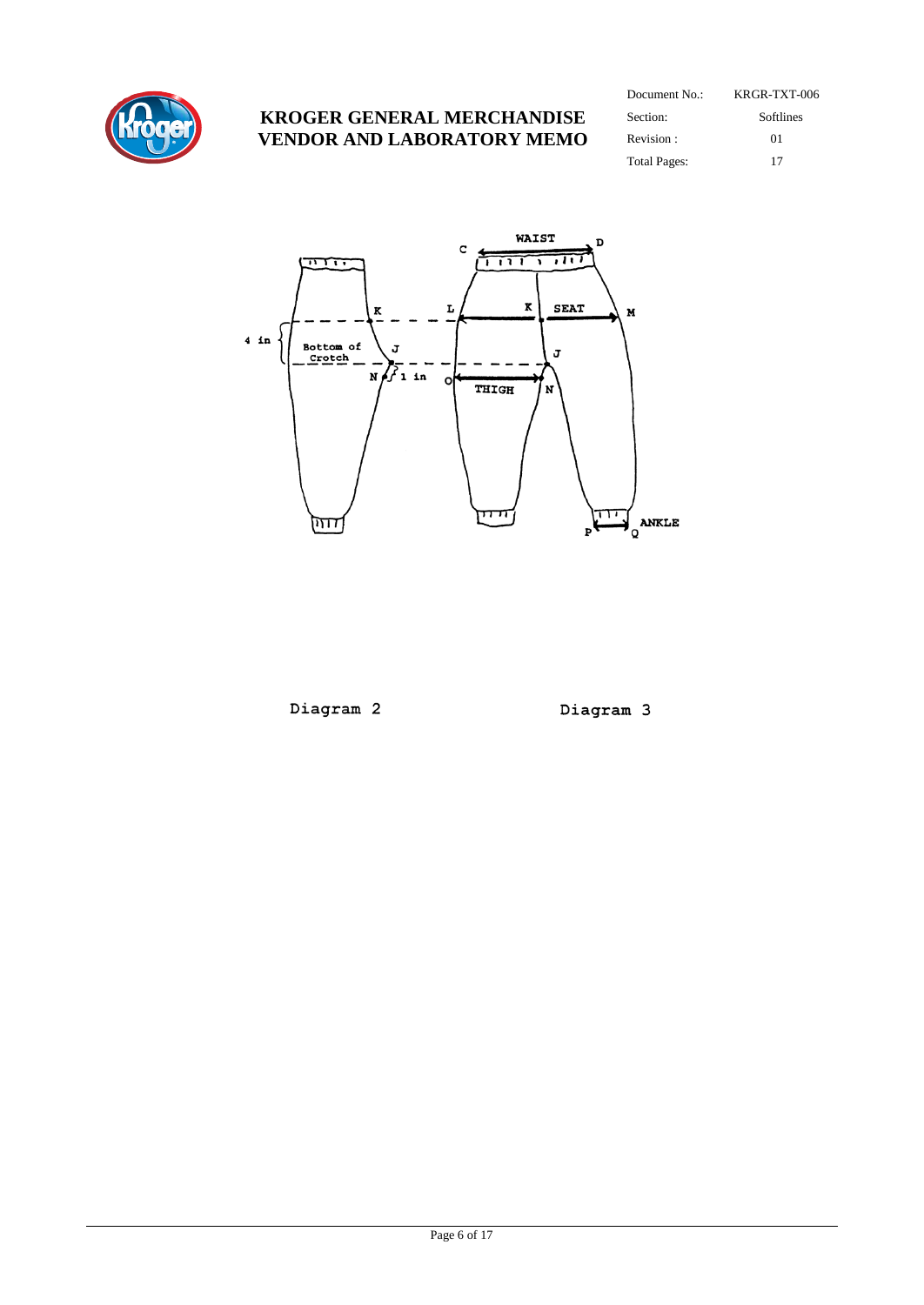

| Document No.:       | KRGR-TXT-006 |  |  |  |  |
|---------------------|--------------|--|--|--|--|
| Section:            | Softlines    |  |  |  |  |
| Revision:           | $^{01}$      |  |  |  |  |
| <b>Total Pages:</b> | 17           |  |  |  |  |

|            | <b>Size</b>         |                        |                        |                        | <b>Dimensions</b><br>cm(in)          |                         |                        |                         |
|------------|---------------------|------------------------|------------------------|------------------------|--------------------------------------|-------------------------|------------------------|-------------------------|
|            |                     | <b>Chest</b>           | Waist                  | <b>Seat</b>            | <b>Upper Arm</b>                     | <b>Thigh</b>            | Wrist                  | Ankle                   |
|            | $9-12$<br>months    | 48.3 (19)              | 48.3 (19)              | 48.3 (19)              | 14.3 $(5 \frac{5}{8})$               | $26.7(10\frac{1}{2})$   | 10.5 $(4\frac{1}{8})$  | 13 $(5\frac{1}{8})$     |
|            | $12 - 18$<br>months | 49.5 (19 1/2)          | 49.5 (19 1/2)          | 50.8(20)               | 14.9 $(5\%)$                         | 28.3 $(11\frac{1}{8})$  | 10.5 $(4\frac{1}{8})$  | 13.1 $(5\frac{1}{8})$   |
|            | 18-24<br>months     | 52.1 $(20\frac{1}{2})$ | 50.8(20)               | 53.3 (21)              | 15.6 (6 $\frac{1}{8}$ )              | 29.5 $(11 \frac{5}{8})$ | 11 $(4\frac{1}{4})$    | 13.6 $(5\frac{3}{8})$   |
|            | $\sqrt{2}$          | 52.1 $(20\frac{1}{2})$ | 50.8(20)               | 53.3 (21)              | 15.6 (6 $\frac{1}{8}$ )              | 29.8 (11 3/4)           | 11.4 $(4\frac{1}{2})$  | $14(5\frac{1}{2})$      |
|            | $\overline{3}$      | 53.3 (21)              | 52.1 $(20\frac{1}{2})$ | 56(22)                 | 16.2 (6 $\frac{3}{8}$ )              | $31.4(12\frac{3}{8})$   | 11.7 $(4\frac{5}{8})$  | 14.9 $(5\frac{7}{8})$   |
|            | $\overline{4}$      | 56(22)                 | 53.3 $(21)$            | 58.4 (23)              | 16.8 (6 $\frac{5}{8}$ )              | 33(13)                  | 12.1(434)              | $15.9(6\frac{1}{4})$    |
|            | 5                   | 58.4 (23)              | 54.6 (21 1/2)          | 61(24)                 | 17.5 (6 $\frac{7}{8}$ )              | 34.6 $(13\frac{5}{8})$  | 12.4 $(4\frac{7}{8})$  | 16.8 (6 $\frac{5}{8}$ ) |
|            | 6                   | 61(24)                 | 55.9 (22)              | 63.5(25)               | 18.1 $(7\frac{1}{8})$                | 36.2 $(14\frac{1}{4})$  | 12.7(5)                | 17.8(7)                 |
|            | 6x                  | 62.9 $(24\frac{3}{4})$ | 57.2 $(22\frac{1}{2})$ | 65.4 $(25\frac{3}{4})$ | 18.7 $(7\frac{3}{8})$                | 37.8 $(14\frac{7}{8})$  | 13.0 $(5\frac{1}{8})$  | 18.7 $(7\frac{3}{8})$   |
|            | 7                   | 63.5(25)               | 58.4 (23)              | 67.3 $(26\frac{1}{2})$ | 18.7 $(7\frac{3}{8})$                | 38.7 (15 1/4)           | 13.0 $(5\frac{1}{8})$  | 18.7 $(7\frac{3}{8})$   |
|            | 8                   | 66 (26)                | 59.7 (23 1/2)          | 71.1 (28)              | 19.4 $(7\frac{5}{8})$                | 41.3 $(16\frac{1}{4})$  | $13.3(5\frac{1}{4})$   | 19.1 $(7\frac{1}{2})$   |
|            | 9                   | 68.6 (27)              | 61(24)                 | 73.7 (29)              | $20(7\%)$                            | 42.6 $(16\frac{3}{4})$  | 13.7 $(5\frac{3}{8})$  | 19.4 $(7\frac{5}{8})$   |
| Girl       | 10                  | 71.1(28)               | 62.2 $(24\frac{1}{2})$ | 76.2 (30)              | $20.6(8 \frac{1}{8})$                | 43.8 (17 1/4)           | $14(5\frac{1}{2})$     | 19.7(73/4)              |
|            | 11                  | 73.7 (29)              | 63.5(25)               | 78.7 (31)              | $21.0(8\frac{1}{4})$                 | 45.1 $(173/4)$          | 14.3 $(5 \frac{5}{8})$ | $20(7\%)$               |
|            | 12                  | 76.2 (30)              | 64.8 $(25\frac{1}{2})$ | 81.3 (32)              | $21.6(8\frac{1}{2})$                 | 46.7 $(18\frac{1}{2})$  | $14.6(5\frac{3}{4})$   | 20.3(8)                 |
|            | 13                  | 78.7 (31)              | 66 (26)                | 83.8 (33)              | 22.2(8 <sup>3</sup> / <sub>4</sub> ) | 47.6 $(18\frac{3}{4})$  | 14.9 $(5\frac{7}{8})$  | 20.6 $(8\frac{1}{8})$   |
|            | 14                  | 81.3 (32)              | 67.3 $(26\frac{1}{2})$ | 86.4 (34)              | 22.9(9)                              | 49.5 (19 1/2)           | 15.2(6)                | 21(81/4)                |
|            | $\tau$              | 63.5(25)               | 58.4 (23)              | 66.0(26)               | 18.7 $(7 \frac{3}{8})$               | 37.2 $(14\frac{5}{8})$  | $13(5\frac{1}{8})$     | 18.7 $(7\frac{3}{8})$   |
|            | $\,8\,$             | 66 (26)                | 59.7 (23 1/2)          | 67.3 $(26\frac{1}{2})$ | 19.4 $(7 \frac{5}{8})$               | 38.4 $(15\frac{1}{8})$  | 13.3 $(5\frac{1}{4})$  | 19.1 $(7\frac{1}{2})$   |
|            | 9                   | 68.6 (27)              | 61(24)                 | 69.2 (27 1/4)          | $20(7\%)$                            | 39.7 $(15\frac{5}{8})$  | 13.7 $(5\frac{3}{8})$  | 19.4 $(7\frac{5}{8})$   |
|            | 10                  | 71.1 (28)              | 62.2 $(24\frac{1}{2})$ | 71.1(28)               | 20.6 (8 $\frac{1}{8}$ )              | 41.0 $(16\frac{1}{8})$  | $14(5\frac{1}{2})$     | 19.7 (7 3/4)            |
| <b>Boy</b> | 11                  | 73.7 (29)              | 63.5(25)               | 73.7 (29)              | 21(81/4)                             | 42.2 $(16\frac{5}{8})$  | 14.3 $(5 \frac{5}{8})$ | $20(7\%)$               |
|            | 12                  | 76.2 (30)              | 64.8 $(25\frac{1}{2})$ | 76.2 (30)              | $21.6(8\frac{1}{2})$                 | 43.5 $(17\frac{1}{8})$  | 14.6 $(5\frac{3}{4})$  | 20.3(8)                 |
|            | 13                  | 78.7 (31)              | 66 (26)                | 78.7 (31)              | 22.2(8 <sup>3</sup> / <sub>4</sub> ) | 44.8 (17 %)             | 14.9 $(5 \frac{7}{8})$ | 20.6 $(8\frac{1}{8})$   |
|            | 14                  | 81.3 (32)              | 67.3 $(26\frac{1}{2})$ | 81.3 (32)              | 22.9(9)                              | 46 $(18\frac{1}{8})$    | 15.2(6)                | 21(81/4)                |

## **Table 2 Maxium Measurements for Tight-Fitting Children's Sleepwear**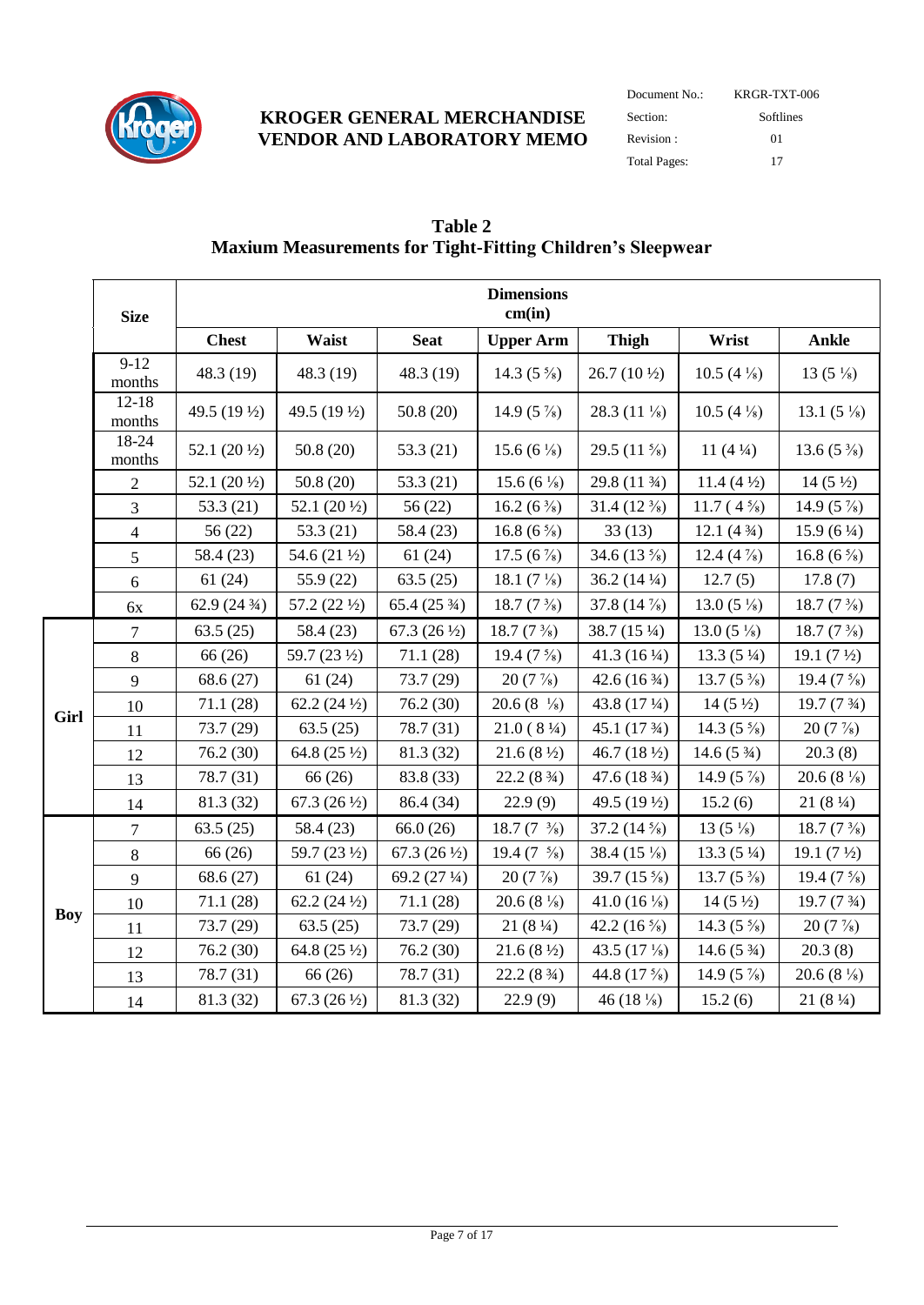

| Document No.:       | KRGR-TXT-006<br>Softlines |  |  |
|---------------------|---------------------------|--|--|
| Section:            |                           |  |  |
| Revision:           | $^{01}$                   |  |  |
| <b>Total Pages:</b> | 17                        |  |  |

## <span id="page-7-0"></span>**4 TIGHT-FITTING (SNUG-FITTING) SLEEPWEAR – FIT APPROVAL**

- 4.1 It is the supplier's responsibility to ensure that all 0-14 sizes of tight-fitting sleepwear is within the maximum measurement requirement per Table 2.
- 4.2 During the fit-approval process, suppliers must submit one size per size range per style to Kroger's Technical Designer/Fit Engineer.
	- 4.2.1 For example, on 9M-24M range of sizes, send one of the infant size; on 2T-4T range of sizes, send one of the toddler sizes, on 4-14 size range, send one of the boy/girl size.
- <span id="page-7-2"></span>4.3 During the pre-production garment submission, suppliers must submt one size per size range per style, across multiple colorways/print design to Kroger's Technical Designer/Fit Engineer.
	- 4.3.1 For example, if a style has 5 different colorways/print design (red, orange, yellow, green, blue, pink/floral print), on the 9M-24M range of sizes, send one of the infant sizes in the red colorway; on the 2T-4T range of sizes, send one of the toddler size in the yellow colorway; on the 4-14 size range, send one of the boy/girl size in the pink-floral print.
- 4.4 For any questions regarding fit approval, please contact Kroger's Fit Engineer, [jennifer.thoden@kroger.com.](mailto:jennifer.thoden@kroger.com)
- 4.5 During third-party testing for Top of Production (TOP), samples will also be measured and tested by the lab.
	- 4.5.1 Suppliers are to send one size per size range per style acrross multiple colorways similar to [4.3.1.](#page-7-2)

#### <span id="page-7-1"></span>**5 TIGHT-FITTING (SNUG-FITTING) SLEEPWEAR – RECORD KEEPING REQUIREMENT**

- 5.1 Suppliers must maintain a record of finished samples of tight-fitting garments (one for every size), trims, and fabrics in accordance with 16 CFR 1615 and 16 CFR 1616 for a minimum of 7 years.
	- 5.1.1 As a general rule, there must be enough samples to perform necessary retest if required.
- 5.2 All relevant documents pertaining to the tight-fitting sleepwear sample shall also be maintained via a physical printed record and digital copies of those documents (for e-mailing purpose) for a minimum of 7 years.
	- 5.2.1 Physical printed copies of the document shall be kept with the samples by the supplier.
	- 5.2.2 Digital copies of the documents shall be maintained by the supplier in a secure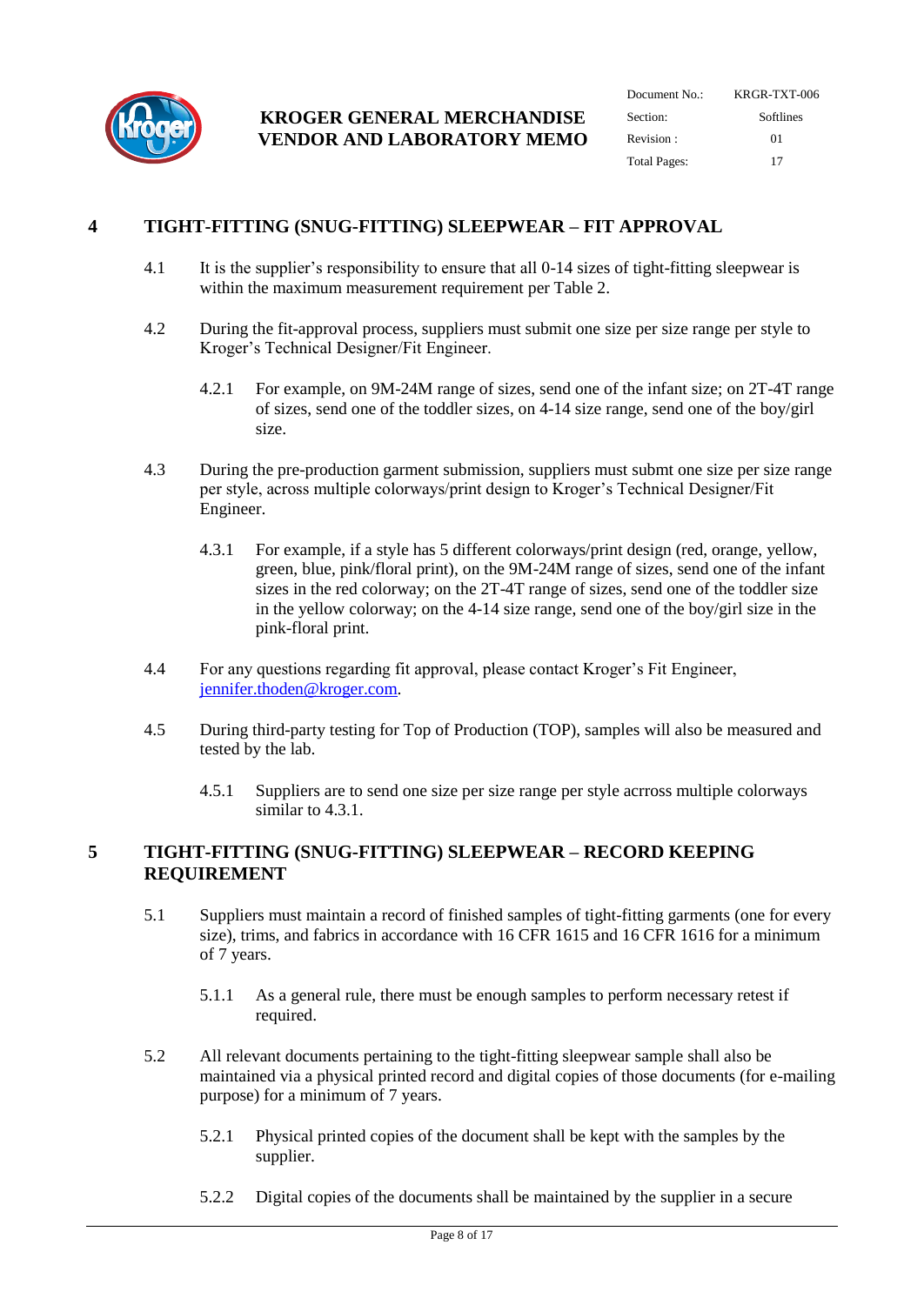

| KRGR-TXT-006 |
|--------------|
| Softlines    |
| 01           |
| 17           |
|              |

document file that is easily accessible if needed.

- 5.2.3 At a minimum, the following information shall be easily obtainable from the documents:
	- 5.2.3.1 Style numbers
	- 5.2.3.2 Fabric specification
	- 5.2.3.3 Size range
	- 5.2.3.4 Pattern and measurement for each size
	- 5.2.3.5 Number of units produced and shipped
	- 5.2.3.6 Dates of production and shipment
	- 5.2.3.7 Factory and Vendor Identification
	- 5.2.3.8 PO #
	- 5.2.3.9 Garment yield from fabrics
	- 5.2.3.10 City and Country of production
	- 5.2.3.11 Care Instruction
	- 5.2.3.12 Third-party laboratory test reports
- 5.3 These records and samples should be available to Kroger immediately upon request.

#### <span id="page-8-0"></span>**6 LOOSE-FITTING (FLAME RESISTANT) SLEEPWEAR - KROGER POLICY**

- 6.1 Use of flame retardant chemicals or finishing is not allowed.
	- 6.1.1 Suppliers are required to provide the third party testing laboratory a Letter of Guarantee stating that the sample provided (referencing GPU) does not contain flame retardant chemicals.
	- 6.1.2 If a Letter of Guarantee is not provided, chemical analysis/screening for flame retardant chemicals shall be performed by the lab.
- 6.2 Loose fitting sleepwear must be made from 100% Polyester fabric.
- 6.3 Threads used for seam construction or trimming such as embroidery shall also be made from flame resistant threads. 100% polyester threads is the most common flame resistant material.

## <span id="page-8-1"></span>**7 LOOSE-FITTING (FLAME RESISTANT) SLEEPWEAR – FLAMMABILITY**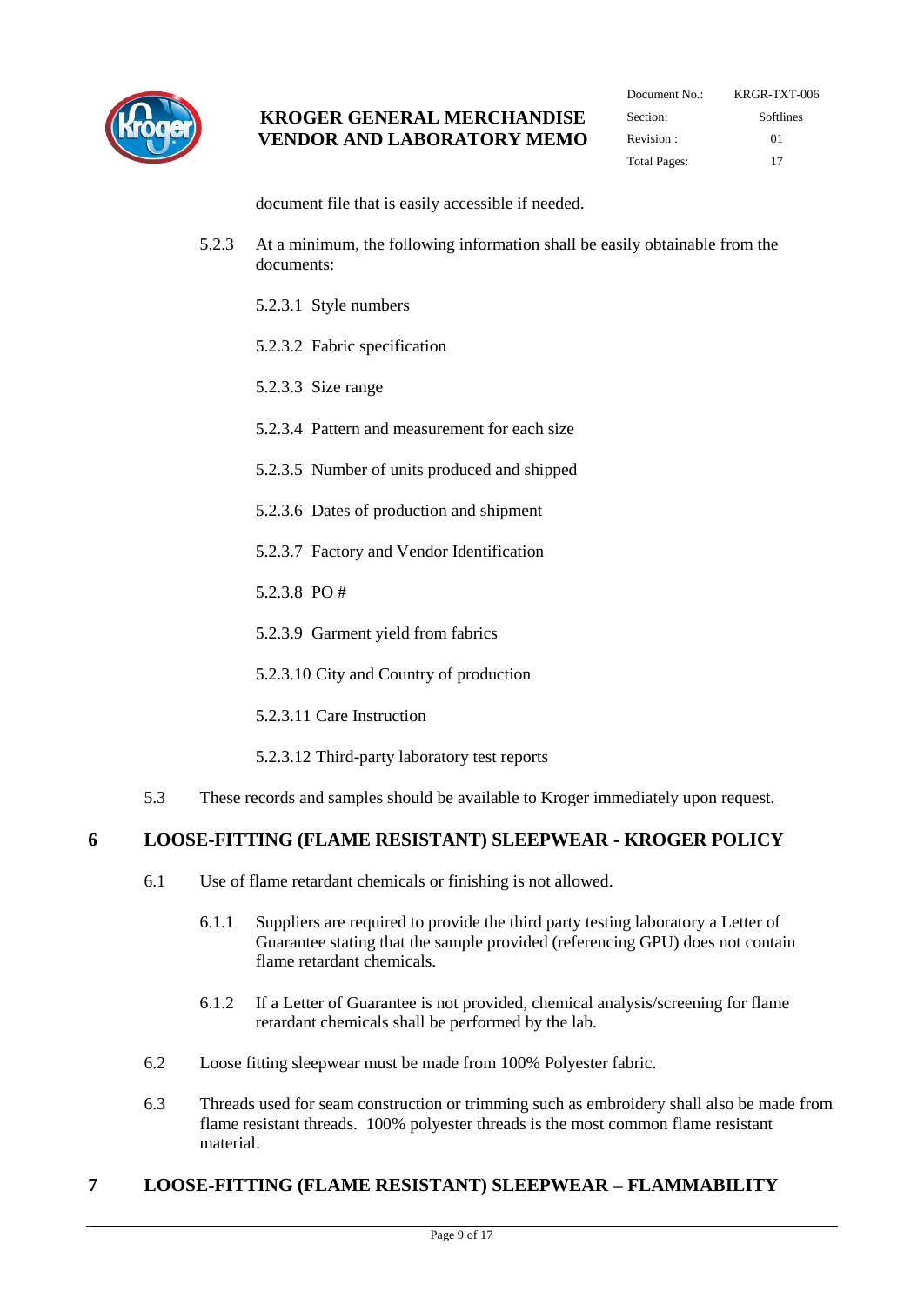

| Document $No:$      | KRGR-TXT-006 |  |  |
|---------------------|--------------|--|--|
| Section:            | Softlines    |  |  |
| Revision:           | $^{01}$      |  |  |
| <b>Total Pages:</b> | 17           |  |  |

## **TESTING REQUIREMENT**

- 7.1 Fabric Stage Testing per 16 CFR 1615 and/or 16 CFR 1616
	- 7.1.1 A Fabric Production Unit (FPU) can only be designated every 5000 linear yards. If a fabric production unit surpasses 5000 linear yards, a new FPU number must be designated and must be tested for flamability separately.
	- 7.1.2 Each colorway or print pattern must also be treated as a single FPU. This means an FPU cannot be a combination of two or more colorways/print design. A new FPU number must be designated for any additional colorway/print and must be tested separately.
	- 7.1.3 Flammability testing for FPU must follow normal sampling plan; 2 yards from the beginning and 2 yards from the end of the FPU.
	- 7.1.4 Testing must be performed as received and **after 50 washes**.
	- 7.1.5 Ensure that the fabrics being sourced will pass the flammability test. Failing FPU's will be rejected and cannot be used for garment production of children's loosefitting sleepwear.
- 7.2 Seam and Trim Prototype per 16 CFR 1615 and/or 16 CFR 1616
	- 7.2.1 Each type of seam construction, that are 10 inches or longer on the garment, and trims are required to be mocked on the passing FPU and tested for flammability at pre-production.
	- 7.2.2 Trim means any decorative materials such as ribbons, laces, embroidery, ornaments, or plastisol printed coatings. It does not include functional materials (findings) such as zippers, buttons, snaps, elastic bands, etc.
	- 7.2.3 Testing must be performed before the production of the loose-fitting sleepwear garment begins.
	- 7.2.4 Prototype testing needs only to be done as received.
- 7.3 Garment Testing per 16 CFR 1615 and/or 16 CFR 1616
	- 7.3.1 A Garment Production Unit (GPU) can only be designated every 500 dozen (6000) units of finished garment. If a GPU exceeds 6000 units, a new GPU number must be designated and must be tested separately for flammability.
	- 7.3.2 Each garment colorway/print pattern must also be treated as a single GPU. This means a GPU cannot be a combination of two or more colorways/print design. A new GPU number must be designated for any additional colorway/print and must be tested separately.
	- 7.3.3 Flammability testing needs to be done after 1 home laundering.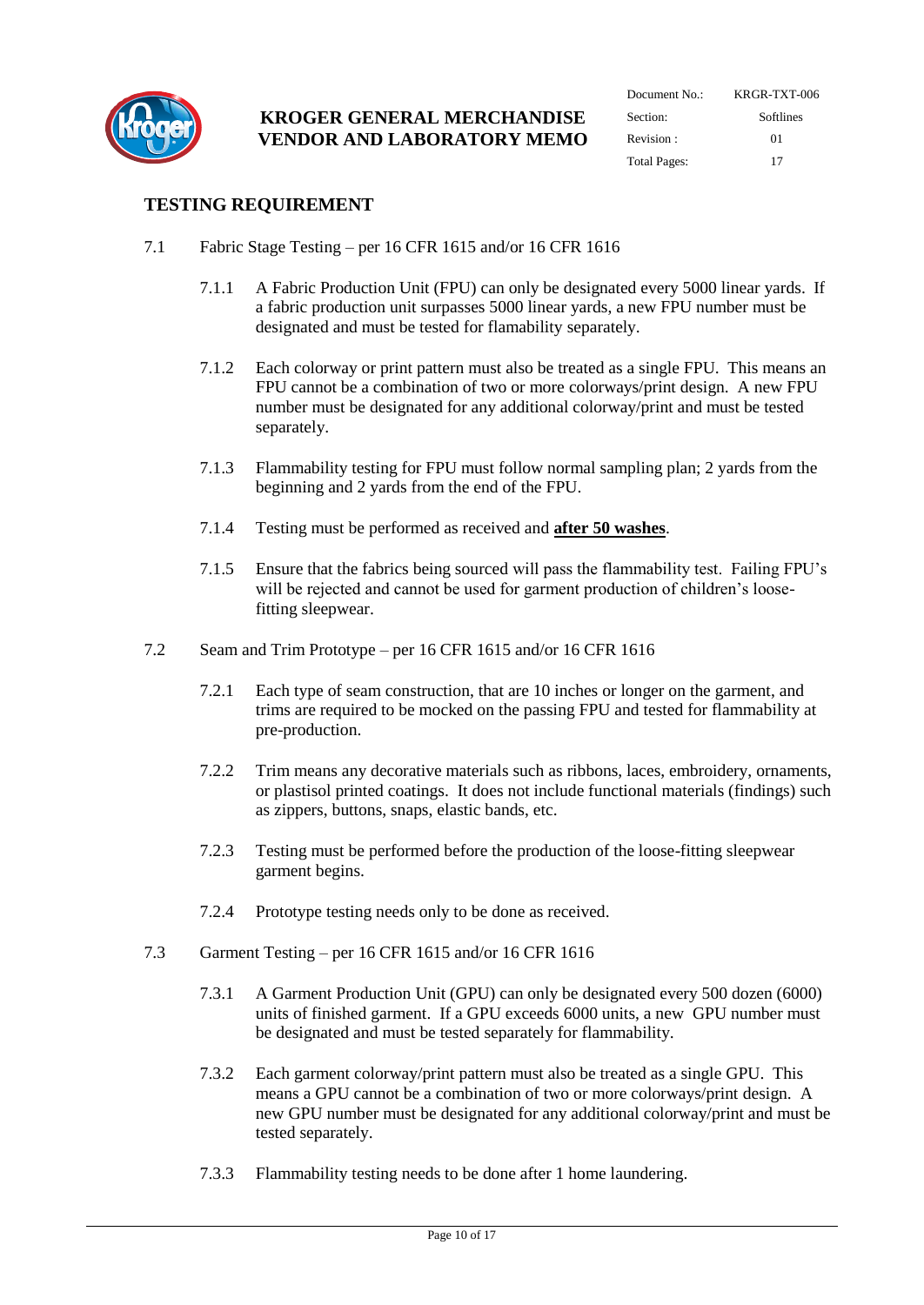

| Document No.:       | KRGR-TXT-006<br><b>Softlines</b> |  |  |
|---------------------|----------------------------------|--|--|
| Section:            |                                  |  |  |
| Revision:           | $^{01}$                          |  |  |
| <b>Total Pages:</b> | 17                               |  |  |

7.3.4 Ensure garment is passing flammability test. If the sample fails flammability test, contact [michaele.logronio@kroger.com](mailto:michaele.logronio@kroger.com) immediately for directions. Retesting is not allowed.

#### <span id="page-10-0"></span>**8 LOOSE-FITTING (FLAME RESISTANT) SLEEPWEAR – ASSIGNING FPU AND GPU NUMBERS**

- 8.1 FPU numbers must be assigned for each colorway/print pattern and can only be assigned every 5000 linear yards of fabric.
	- 8.1.1 When assigning FPU, use the format **FP-Style Number-XX**
	- 8.1.2 The last two XX is for numerical and alphabetical assignment.
		- 8.1.2.1 The first X is for numerical assignment for every 5000 yards of fabric; the first 5000 yards is 1, second 5000 yards is 2, third is 3, and so forth.
		- 8.1.2.2 The second X is for alphabetical assignment for every colorway/print pattern; the first colorway/print is A, second colorway/print is B, third is C, and so forth.
	- 8.1.3 Example for assigning FPU number:



KGF18-SL5006 \$ \_\_ NIGHTIE - 100% POLYESTER

- 8.1.3.1 For style KGF18-SL5006, the FPU number assignment for the first 5000 linear yard of fabric used for colorway/print black "stay wild" pattern is FP-KGF18-SL5006-1A.
- 8.1.3.2 If 8000 linear yard was used for production of the garment, the first 5000 linear yard was designated as "1", the remaining  $3000$  yard will be assigned "2" so the FPU number for the second "3000" yards would be FP-KGF18- SL5006-2A.
	- 8.1.3.2.1 Note that because the colorway/pattern remained the same, "A" was still used at the end.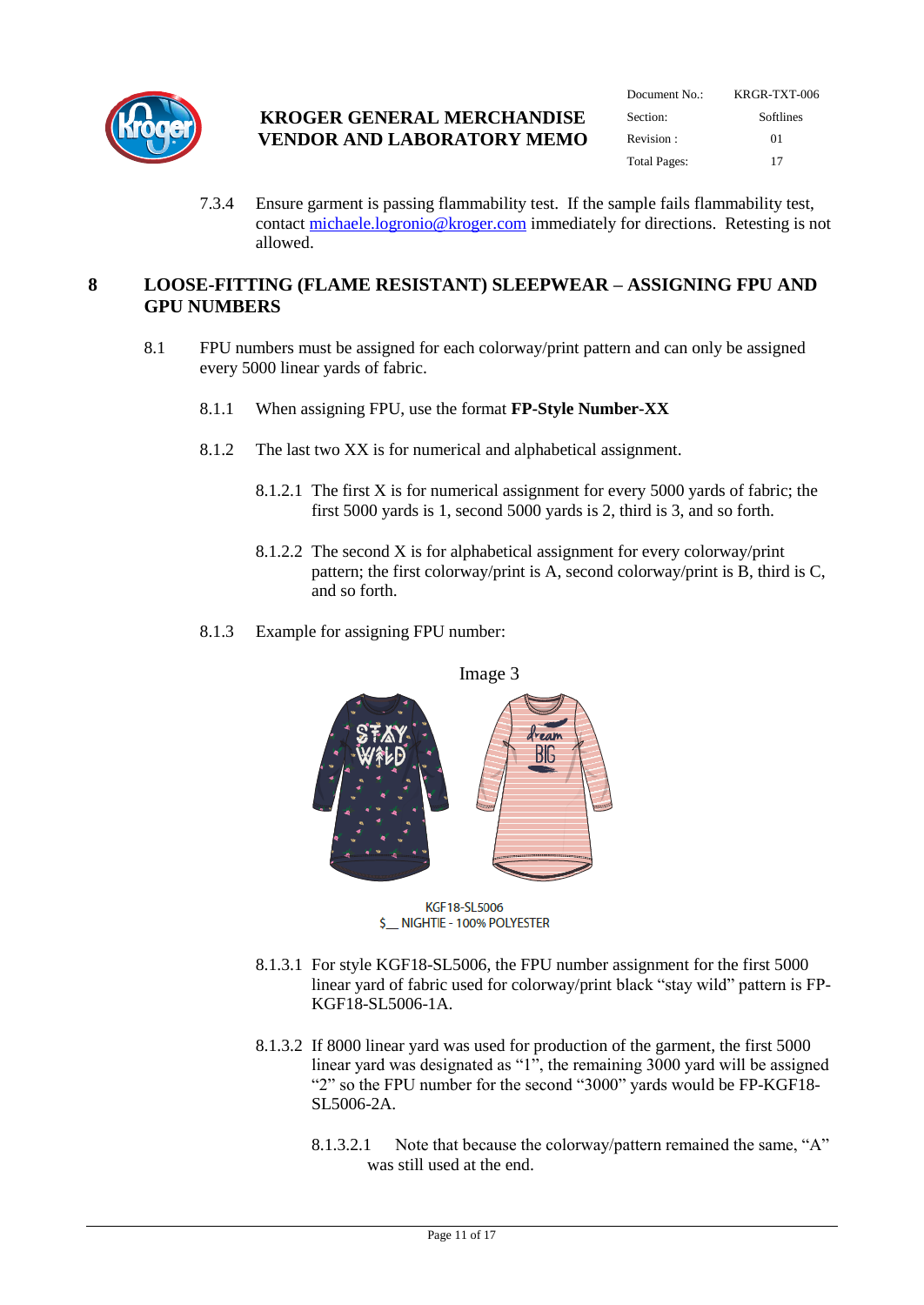

- 8.1.3.3 For the same style with a second colorway/print of pink "dream big" that used 15000 linear yards of fabric, the FPU numbers would be:
	- 8.1.3.3.1 FP-KGF18-SL5006-1B for the first 5000 linear yard of fabric.
	- 8.1.3.3.2 FP-KGF18-SL5006-2B for the second 5000 linear yard of fabric.
	- 8.1.3.3.3 FP-KGF18-SL5006-3B for the third 5000 linear yard of fabric.
	- 8.1.3.3.4 Note that since this is the second colorway/print, the last alpha designation is "B".
- 8.2 GPU numbers must be assigned for each colorway/print pattern and can only be assigned every 500 dozen (6000) units of finished garment.
	- 8.2.1 When assigning GPU, use the format **GP-Style Number-XX**
	- 8.2.2 The last two XX is for numerical and alphabetical assignment.
		- 8.2.2.1 The first X is for numerical assignment for every 6000 units of finished garment; the first 6000 finished garment is 1, second 6000 unit is 2, third is 3, and so forth.
		- 8.2.2.2 The second X is for alphabetical assignment for every colorway/print pattern; the first colorway/print is A, second colorway/print is B, third is C, and so forth.
	- 8.2.3 Example for assigning GPU number:

Image 3



- \$ \_\_ NIGHTIE 100% POLYESTER
- 8.2.3.1 For style KGF18-SL5006, the GPU number assignment for the first 6000 finished garment used for colorway/print black "stay wild" pattern is GP-KGF18-SL5006-1A.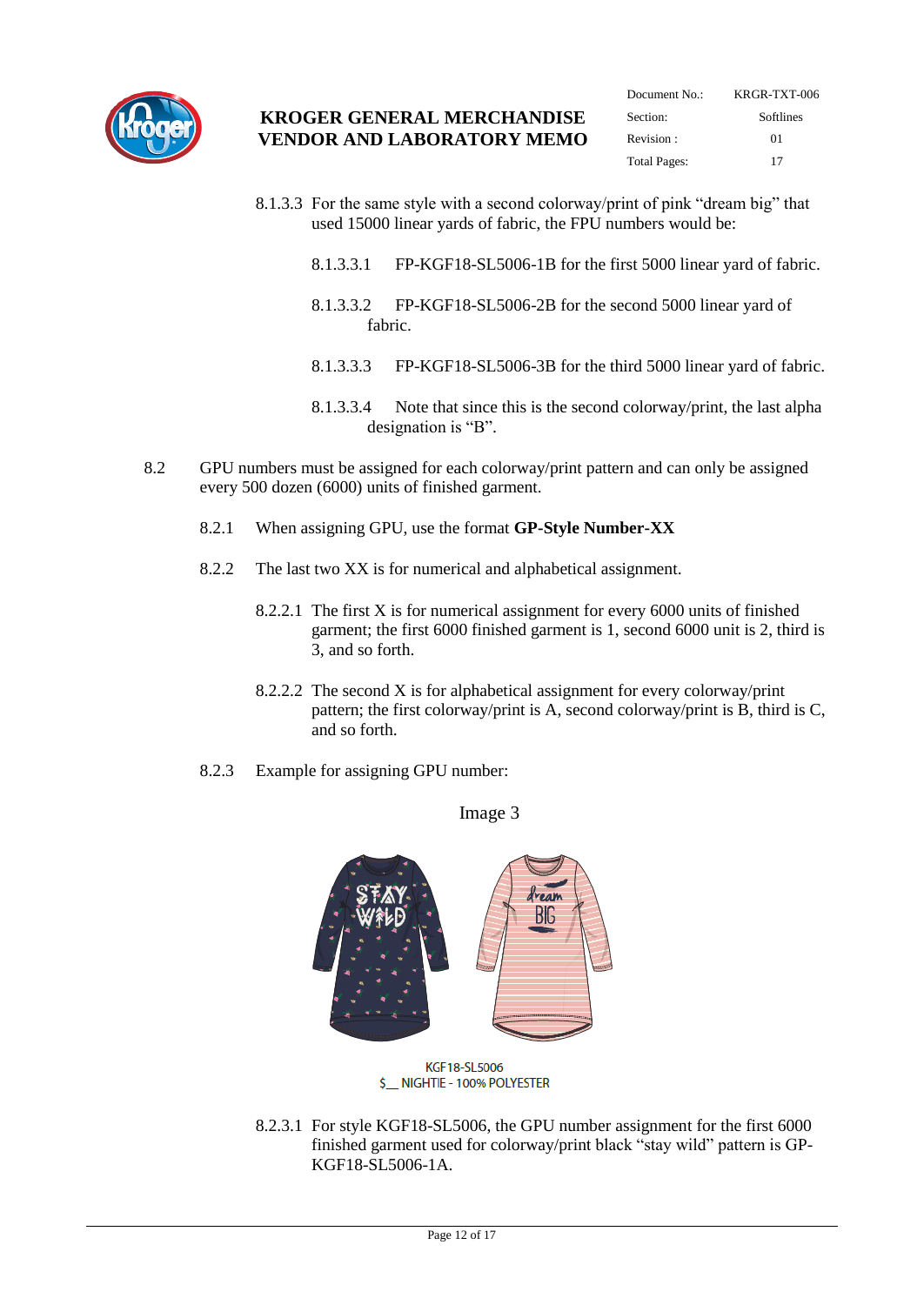

| Document $No:$      | KRGR-TXT-006 |  |  |
|---------------------|--------------|--|--|
| Section:            | Softlines    |  |  |
| Revision:           | $^{01}$      |  |  |
| <b>Total Pages:</b> | 17           |  |  |

- 8.2.3.2 If 10,000 garment unit was produced, the first 6000 garment unit was designated as "1", the remaining 4000 garment unit will be assigned "2" so the GPU number for the second "4000" garment unit would be GP-KGF18- SL5006-2A.
	- 8.2.3.2.1 Note that because the colorway/pattern remained the same, "A" was still used at the end.
- 8.2.3.3 For the same style with a second colorway/print of pink "dream big" that has 18,000 garment units, the GPU numbers would be:
	- 8.2.3.3.1 FP-KGF18-SL5006-1B for the first 6000 garment unit.
	- 8.2.3.3.2 FP-KGF18-SL5006-2B for the second 6000 garment unit.
	- 8.2.3.3.3 FP-KGF18-SL5006-3B for the third 6000 garment unit.
	- 8.2.3.3.4 Note that since this is the second colorway/print, the last alpha designation is "B".

#### <span id="page-12-0"></span>**9 LOOSE-FITTING (FLAME RESISTANT) SLEEPWEAR – RECORD KEEPING REQUIREMENT**

- 9.1 Suppliers must maintain 4 linear yards for each FPU's (2 from the beginning of the FPU, 2 from the end of the FPU – mark clearly on the fabric which ones are from the beginning and which one is from the end of the FPU), 15 mocked specimens of each trim and seam prototype, and 5 finished garments of the largest size for each GPU at a secure location in their facility. These records must be maintained for a minimum of 7 years.
	- 9.1.1 As a general rule, there must be enough samples to perform necessary retest if required.
	- 9.1.2 It is recommended that when suppliers are sampling for third-party test submissions, the supplier should prepare the same amount for record keeping.
- 9.2 Suppliers must also keep physical copies of all relevant documents pertaining to the loosefitting sleepwear sample with the samples (samples in Section 9.1).
	- 9.2.1 At a minimum, the following information shall be easily obtainable from the documents:
		- 9.2.1.1 Style numbers
		- 9.2.1.2 Fabric specification
		- 9.2.1.3 Size range
		- 9.2.1.4 Pattern and measurement for each size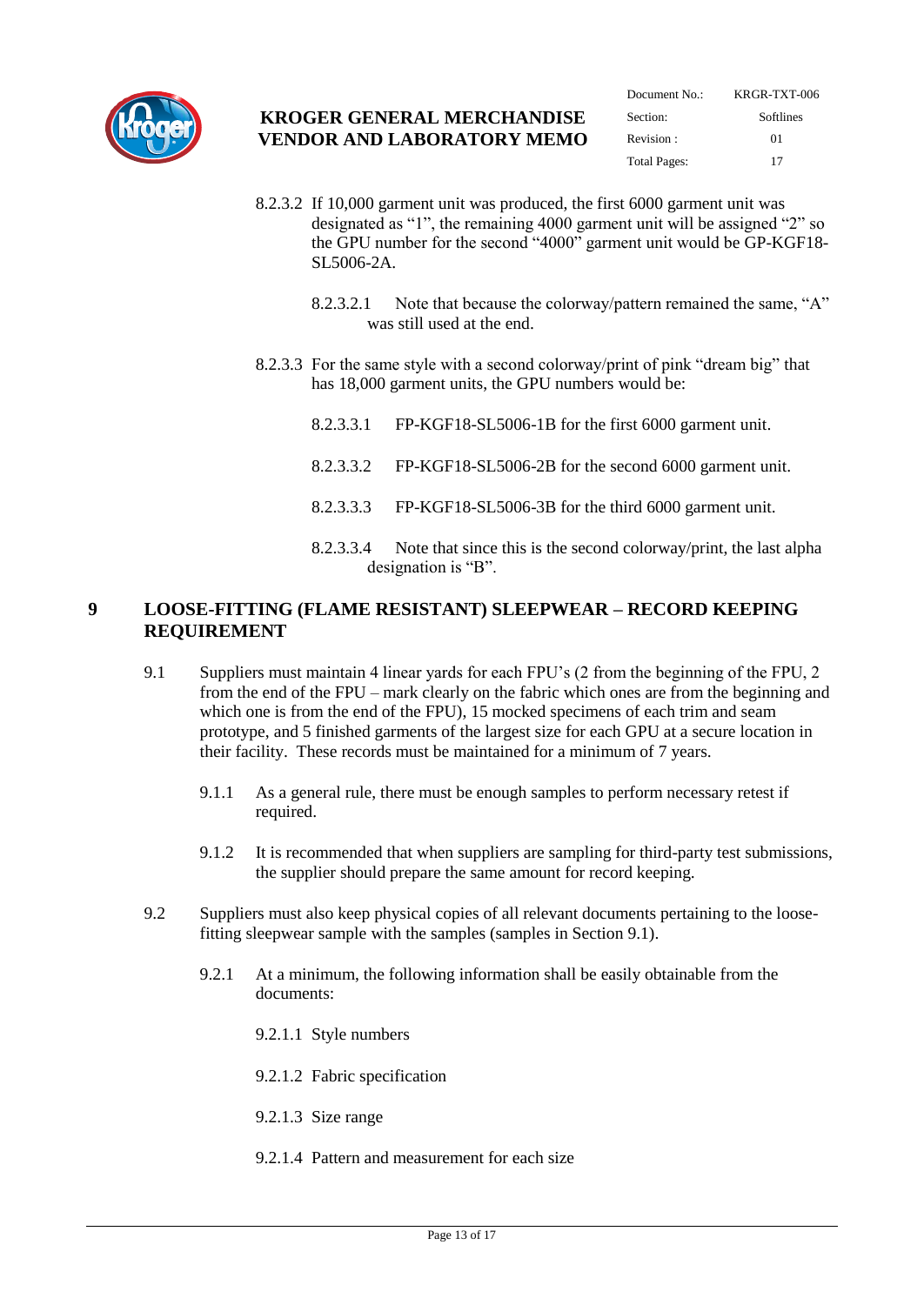

| Document $No:$      | KRGR-TXT-006 |  |  |
|---------------------|--------------|--|--|
| Section:            | Softlines    |  |  |
| Revision:           | $^{01}$      |  |  |
| <b>Total Pages:</b> | 17           |  |  |

- 9.2.1.5 Number of units produced and shipped
- 9.2.1.6 Dates of production and shipment
- 9.2.1.7 Factory and Vendor Identification
- 9.2.1.8 Kroger's PO #
- 9.2.1.9 Garment yield from fabrics
- 9.2.1.10 City and Country of production
- 9.2.1.11 Care Instruction

9.2.1.12 Letter of Guarantee stating garment has no flame retardant chemicals.

- 9.2.1.13 Third-party laboratory test reports
- 9.2.1.14 Corresponding FPU number and GPU number information for each sample (and how each FPU is related to the GPU and vice versa).
- 9.3 Flammability tested specimens and remaining samples, including burned/charred specimens, shall be mainted at the third-party laboratory testing facility and shall be kept and maintained for a minimum of 7 years with physical copies of the test report.
	- 9.3.1 These records shall be available upon request from the third-party laboratory.
	- 9.3.2 Only the Kroger Compliance team can ask for these records.
- 9.4 Digital copies of the documents mentioned in Section 9.2 shall also be maintained by the supplier in a secure document file that is easily accessible if needed.
	- 9.4.1 These documents must be available to Kroger Compliance team within 24 hours of request.
- 9.5 Physical samples and documents mentioned in 9.1 and 9.2 must be kept together and must be available to the Kroger Compliance team upon request.
- 9.6 At least once a year, Kroger will be auditing the factories in their factilities to ensure that the records for the children's sleepwear are properly maintained.

#### <span id="page-13-0"></span>**10 LOOSE-FITTING (FLAME RESISTANT) SLEEPWEAR –LABELING**

- 10.1 The text "FLAME RESISTANT" shall also be included on the center back neck or center back waist label of the garment for each loose-fitting sleepwear garment.
- 10.2 FPU number and GPU number shall be included on the label.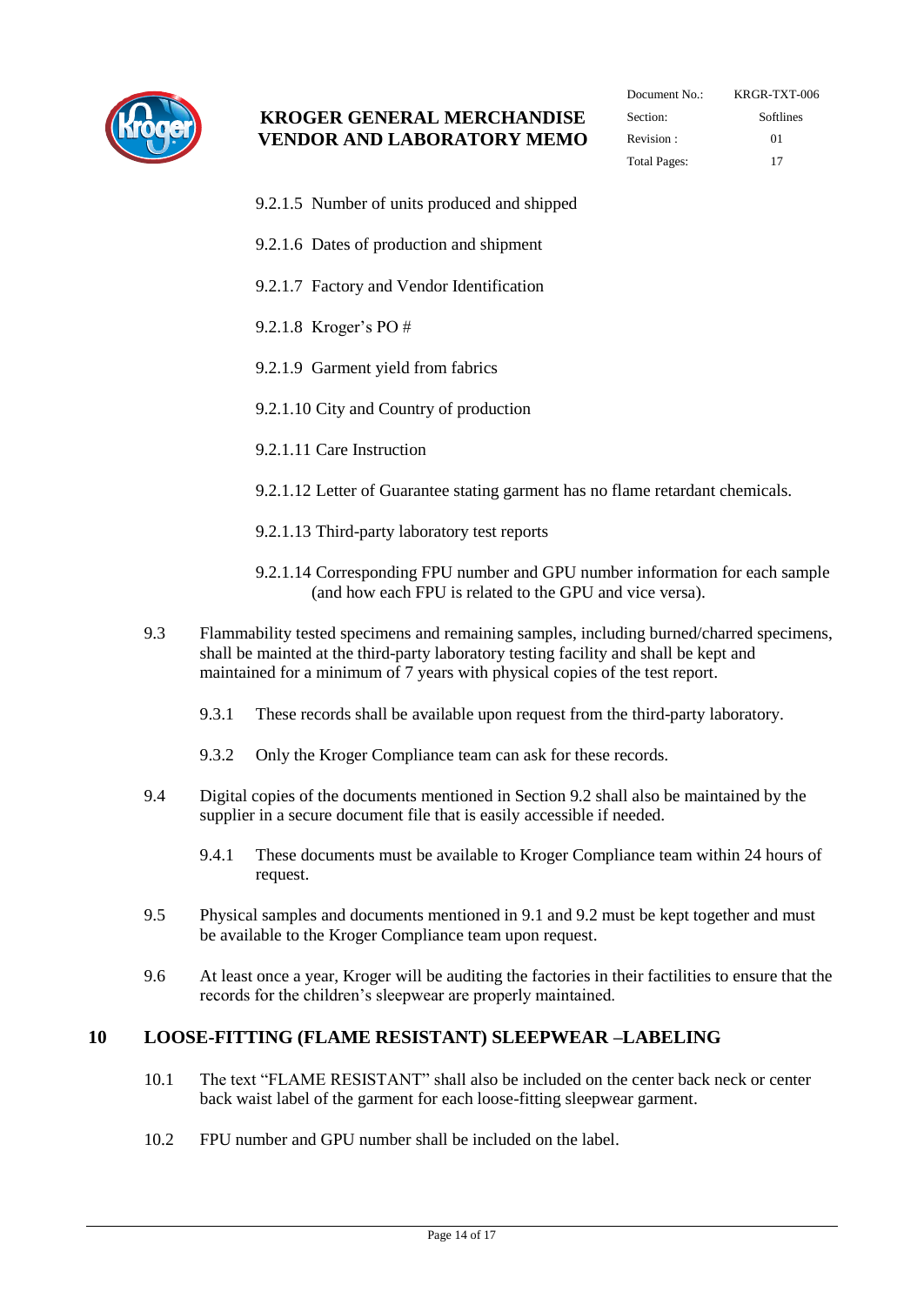

| Document No.: | KRGR-TXT-006 |  |  |
|---------------|--------------|--|--|
| Section:      | Softlines    |  |  |
| Revision:     | $^{01}$      |  |  |
| Total Pages:  | 17           |  |  |

- 10.3 Care instructin must use the following verbiage:
	- 10.3.1 Note if the garment is a fleece fabrication or it has raised fibers, then the ironing instruction needs to be changed from "COOL IRON IF NEEDED" to "DO NOT IRON."

WASH BEFORE WEAR TO RETAIN FLAME RESISTANCE USE DETERGENT ONLY IN RECOMMENDED AMOUNT DO NOT USE SOAP OR FABRIC SOFTENER MACHINE WASH COLD WITH LIKE COLORS USE ONLY NON-CHLORINE BLEACH WHEN NEEDED TUMBLE DRY LOW COOL IRON IF NEEDED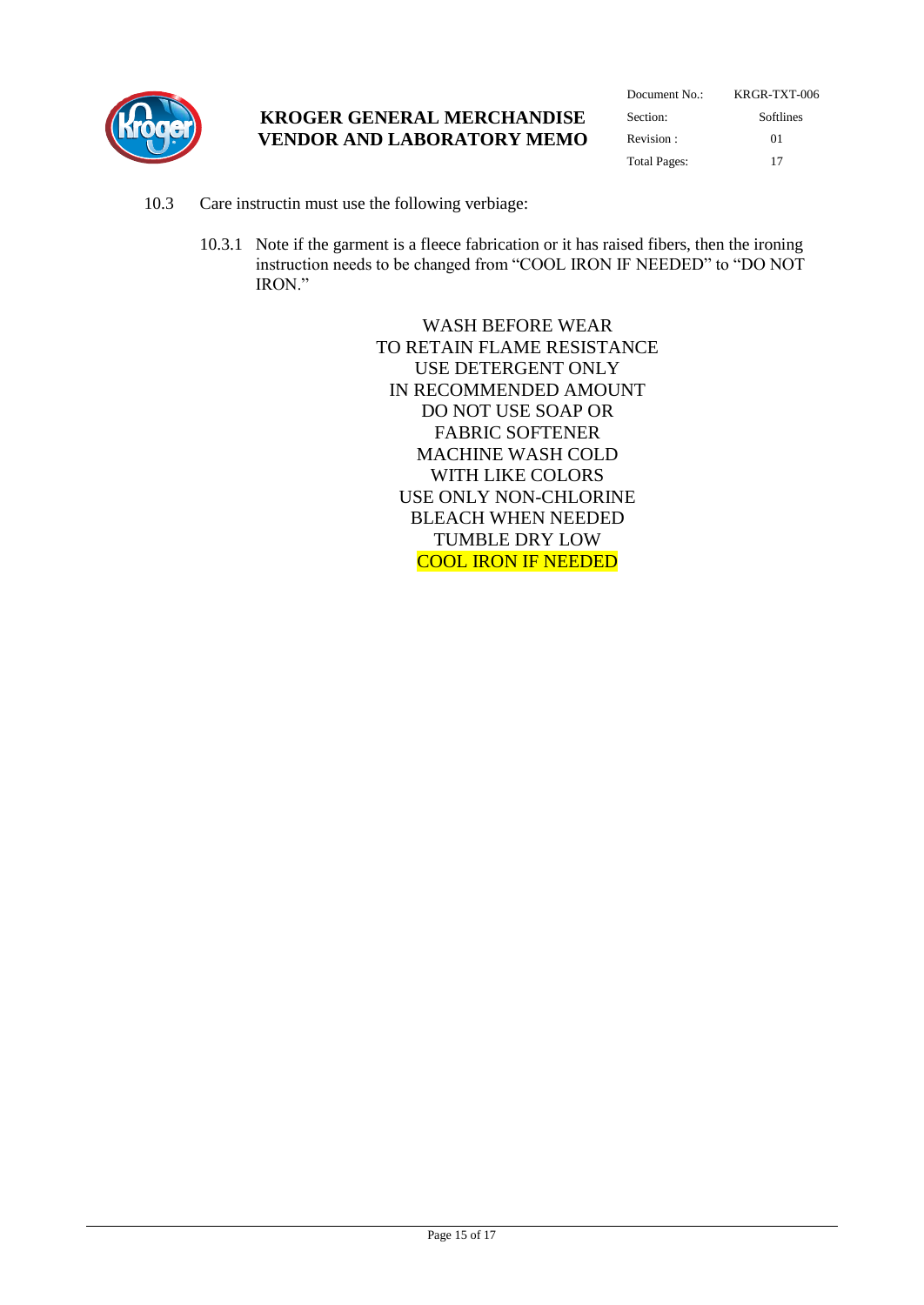

| Document No.: | KRGR-TXT-006<br>Softlines |  |  |
|---------------|---------------------------|--|--|
| Section:      |                           |  |  |
| Revision:     | $^{01}$                   |  |  |
| Total Pages:  | 17                        |  |  |

#### <span id="page-15-0"></span>**11 REFERENCES**

- 11.1 Flammability Standards These standards are available online via [www.ecfr.gov](http://www.ecfr.gov/)
	- 11.1.1 16 CFR 1610 Standard for the Flammability of Clothing Textiles
	- 11.1.2 16 CFR 1611 Standard for the Flammability of Vinyl Plastic Film
	- 11.1.3 16 CFR 1615 Standard for the Flammability of Children's Sleepwear: Sizes 0 through 6X
	- 11.1.4 16 CFR 1616 Standard for the Flammability of Children's Sleepwear: Sizes 7 through 14